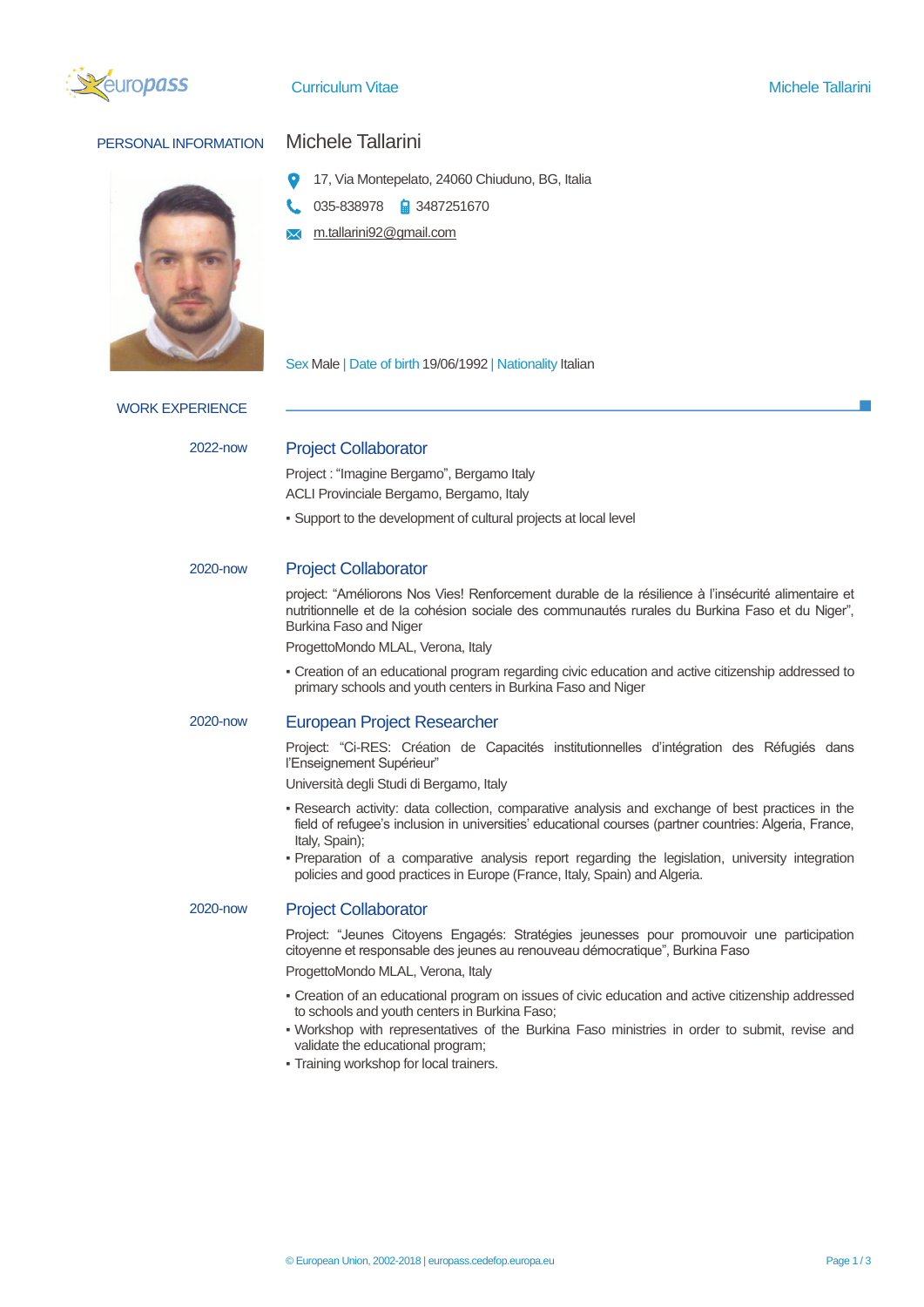

## 2019-2021 Project Collaborator

Project: "Ensemble pour le dialogue: contre la diffusion du radicalisme violent", Burkina Faso ▪ Peer-review of the prior project output;

- Creation of an educational program for the prevention of the violent radicalization addressed to primary schools and youth centers in Burkina Faso;
- Workshop with representatives of the Burkina Faso ministries in Ouagadougou (BF), in order to submit, revise and validate the educational program;
- Training workshop for local trainers in Ouagadougou (BF).

## 2018-2019 European Project Researcher

Project: "Indicators of GoodVET Practice for Refugees"

Università degli Studi di Bergamo, Italy

- Research activity: data collection, creation of social indicators, analysis of best practices in the field of vocational training addressed to refugees and asylum seekers in Austria, Germany, Denmark and Italy;
- Creation of a set of quality indicators for the evaluation of the vocational training activities addressed to refugees;
- Data collection via questionnaires and interviews targeted at local training agencies which work with refugees;
- Redaction of a project Supranational Guideline on the best practices for the refugees' vocational training
- **Dissemination conferences.**

November 2017-January 2018 Internship

Istituto di Ricerche Internazionali Archivio Disarmo (IRIAD), via Paolo Mercuri 8, 00193, Rome, Italy

- Research activity in the field of the Italian and Middle East military expenditure;
- Redaction of a research paper on the "primo rapporto Mil€x 2017 sulle spese militari italiane";
- Redaction of a research paper on Saudi Arabia military expenditure relating to Middle East's armed conflicts.

### 2014-now Volunteers Group Manager

Diversamente Bergamo Onlus, Via Divisione Julia 28, 24044, Dalmine (BG), Italy

- Coordination activity of a group of 20 volunteers in a local charity which works with people with disability;
- Social activities organization;
- Accountability: annual economic and social responsibility balances

2010-now Karate Instructor

## EDUCATION AND TRAINING

- 2021 Corso in Europrogettazione Expanding Horizons project, Italy
- 2019 "Master Europrogettazione Plus" certification Europe Project Forum Foundation, NL
- 2018 Master Degree in Human Rights and International Co-operation Ethic Level 7 EQF

Università degli Studi di Bergamo, Italy

Thesis title: "Precarious balances: Saudi Arabia's role in Middle East and global geopolitics. An analysis of Ryiad's military expenditure, war effort and industrial strategies at the beginning of the XXI